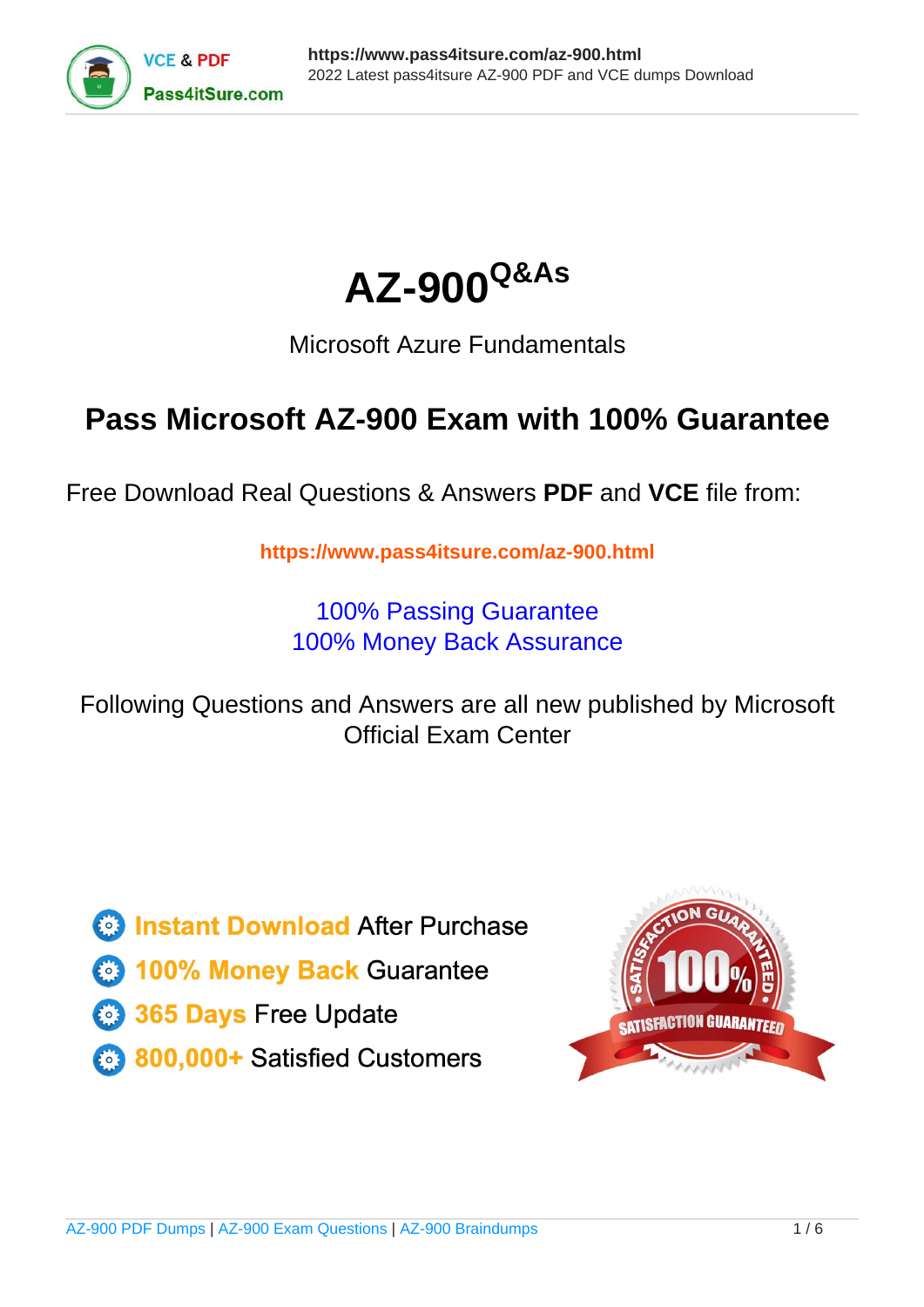

### **QUESTION 1**

Which service provides serverless computing in Azure?

- A. Azure Virtual Machines
- B. Azure Functions
- C. Azure storage account
- D. Azure Container Instances
- Correct Answer: B

Azure Functions provide a platform for serverless code.

Azure Functions is a serverless compute service that lets you run event-triggered code without having to explicitly provision or manage infrastructure.

References:

https://docs.microsoft.com/en-us/azure/azure-functions/

#### **QUESTION 2**

#### HOTSPOT

For each of the following statements, select Yes if the statement is true. Otherwise, select No.

NOTE: Each correct selection is worth one point.

Hot Area:

## **Answer Area**

| <b>Statements</b>                                                                            | <b>Yes</b> | <b>No</b> |
|----------------------------------------------------------------------------------------------|------------|-----------|
| North America is represented by a single Azure region.                                       |            |           |
| Every Azure region has multiple datacenters.                                                 | ◯          |           |
| Data transfers between Azure services located in different Azure<br>regions are always free. |            |           |
|                                                                                              |            |           |

Correct Answer: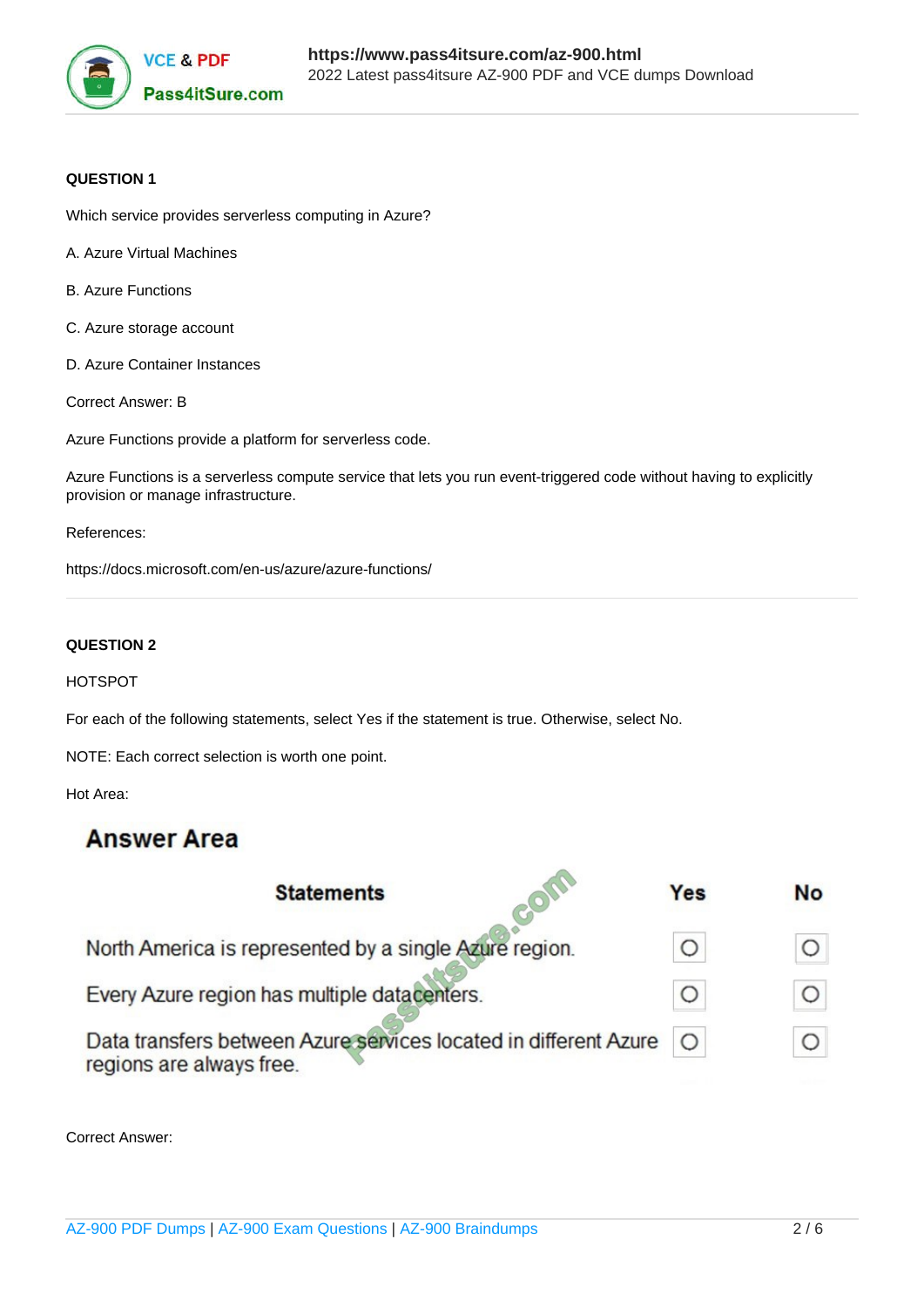

# **Answer Area**

| <b>Statements</b>                                                                            | Yes | <b>No</b> |
|----------------------------------------------------------------------------------------------|-----|-----------|
| North America is represented by a single Azure region.                                       |     |           |
| Every Azure region has multiple datacenters.                                                 |     |           |
| Data transfers between Azure services located in different Azure<br>regions are always free. |     |           |

Box 1: No

North America has several Azure regions, including West US, Central US, South Central US, East Us, and Canada East.

Box 2: Yes

A region is a set of datacenters deployed within a latency-defined perimeter and connected through a dedicated regional low-latency network.

Box 3: No

Outbound data transfer is charged at the normal rate and inbound data transfer is free.

References:

https://azure.microsoft.com/en-us/global-infrastructure/regions/

https://azure.microsoft.com/en-us/pricing/details/bandwidth/

#### **QUESTION 3**

HOTSPOT

For each of the following statements, select Yes if the statement is true. Otherwise, select No.

NOTE: Each correct selection is worth one point.

Hot Area: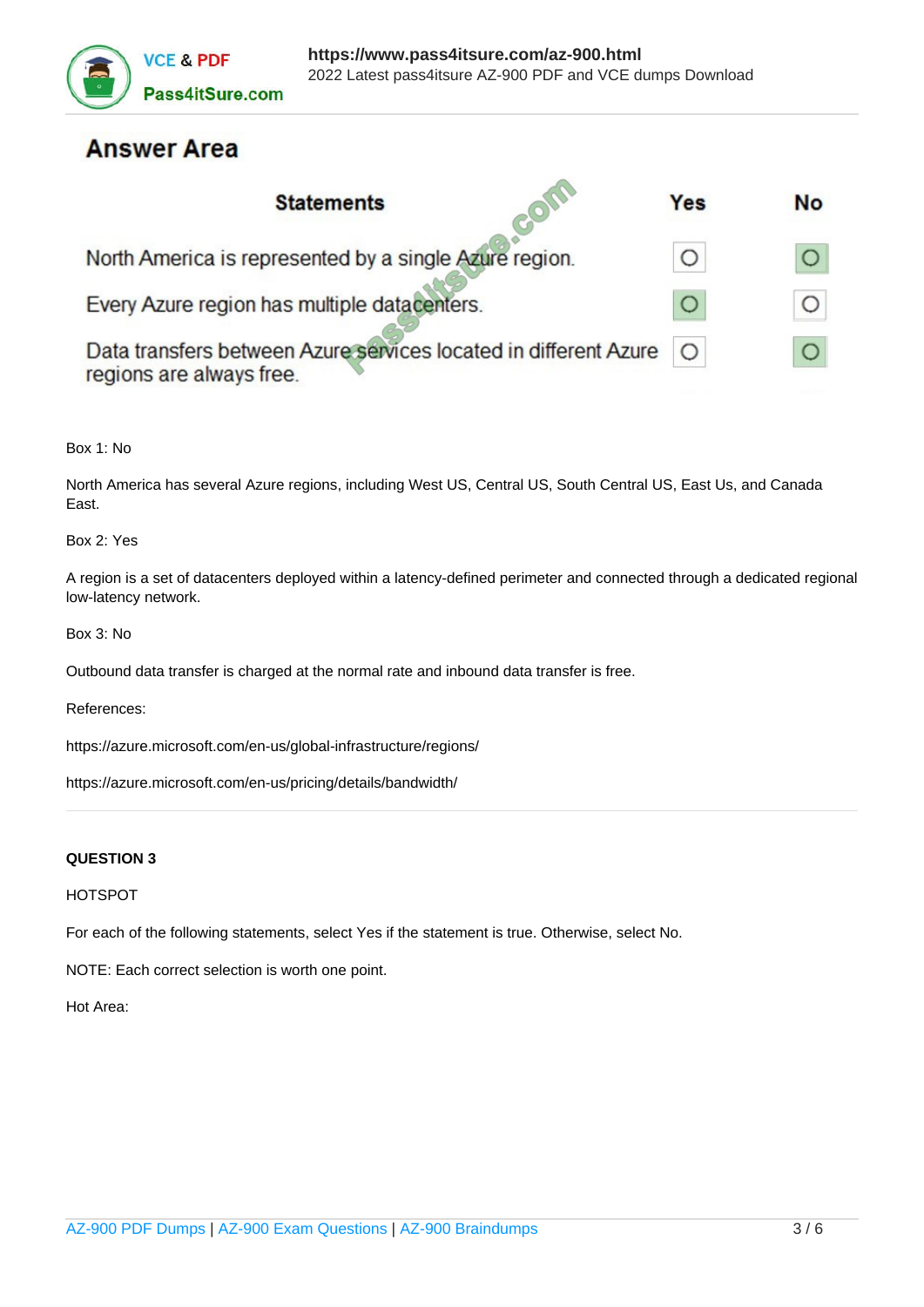

| <b>Statements</b>                                                                                                                               | Yes No  |
|-------------------------------------------------------------------------------------------------------------------------------------------------|---------|
| To use Azure Active Directory (Azure AD) credentials to sign in to a computer that<br>runs Windows 10, the computer must be joined to Azure AD. | $\circ$ |
| Users in Azure Active Directory (Azure AD) are organized by using resource groups.                                                              | $\circ$ |
| Azure Active Directory (Azure AD) groups support dynamic membership rules.                                                                      | 0       |
| <b>Correct Answer:</b>                                                                                                                          |         |
| <b>Statements</b>                                                                                                                               | Yes No  |
| To use Azure Active Directory (Azure AD) credentials to sign in to a computer that<br>runs Windows 10, the computer must be joined to Azure AD. |         |
| Users in Azure Active Directory (Azure AD) are organized by using resource groups.                                                              |         |
| Azure Active Directory (Azure AD) groups support dynamic membership rules.                                                                      |         |

# **QUESTION 4**

HOTSPOT

To complete the sentence, select the appropriate option in the answer area.

https://petri.com/understanding-hybrid-azure-active-directory-join

Hot Area:

| You deploy an Azure resource. The resource becomes unavailable for an extended period due to a service outage. |  |
|----------------------------------------------------------------------------------------------------------------|--|
| Microsoft will refund your bank account.                                                                       |  |
| migrate the resource to another subscription.                                                                  |  |
| credit your Azure account.                                                                                     |  |
| send you a coupon code that you can redeem for Azure credits.                                                  |  |

Correct Answer: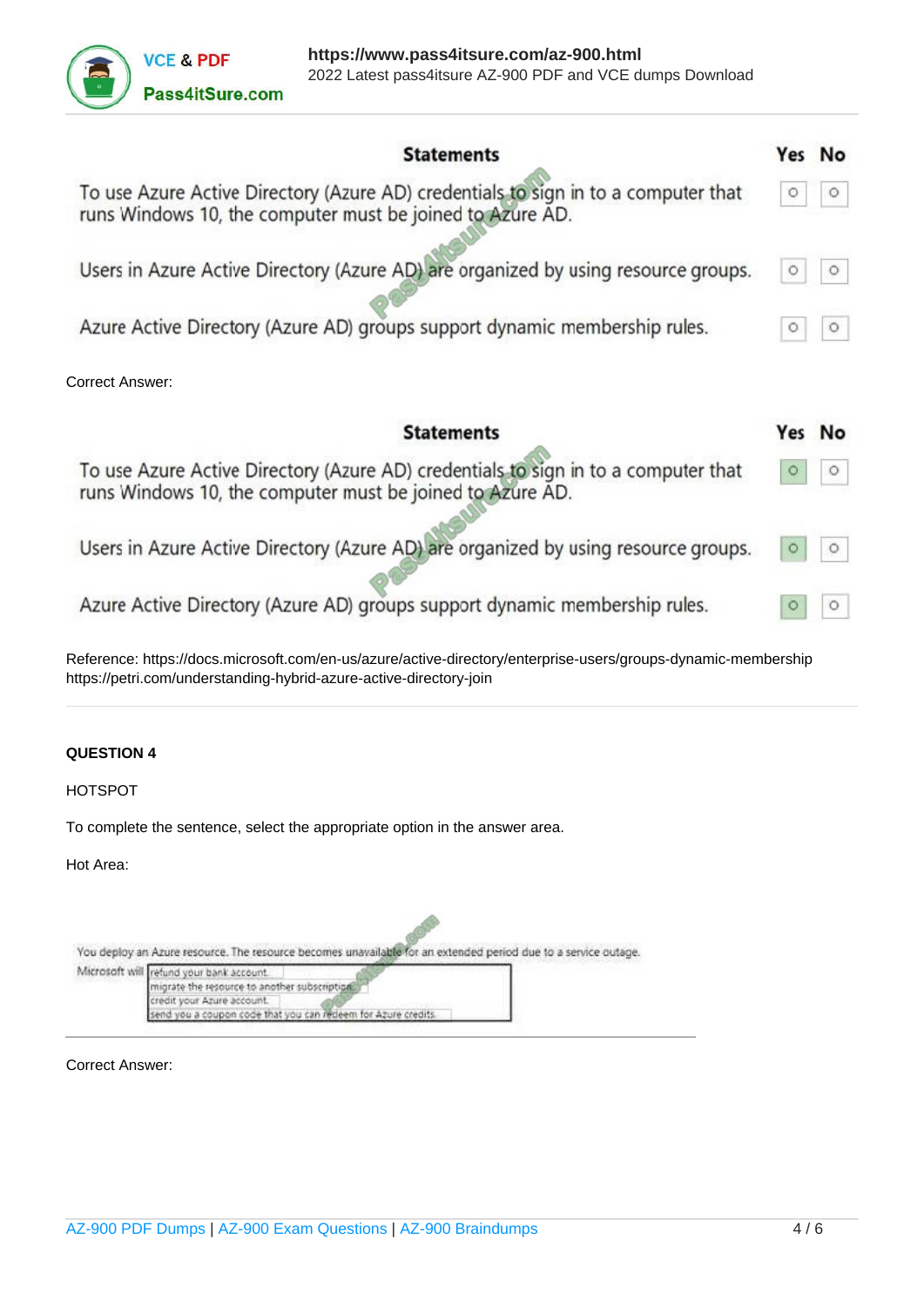

You deploy an Azure resource. The resource becomes unavailable for an extended period due to a service outage. Microsoft will refund your bank account. migrate the resource to another subscription

### **QUESTION 5**

Note: This question is part of a series of questions that present the same scenario. Each question in the series contains a unique solution that might meet the stated goals. Some question sets might have more than one correct solution, while

others might not have a correct solution.

credit your Azure account

After you answer a question in this section, you will NOT be able to return to it. As a result, these questions will not appear in the review screen.

Your company plans to migrate all its data and resources to Azure.

send you a coupon code that you can redeem for Azure credits.

The company\\'s migration plan states that only Platform as a Service (PaaS) solutions must be used in Azure.

You need to deploy an Azure environment that meets the company migration plan.

Solution: You create an Azure App Service and Azure Storage accounts.

Does this meet the goal?

A. Yes

B. No

Correct Answer: B

Azure App Service is a PaaS (Platform as a Service) service. However, Azure Storage accounts are an IaaS (Infrastructure as a Service) service. Therefore, this solution does not meet the goal.

Azure Storage Accounts are IaaS, PaaS as Microsoft says is "a complete development and deployment environment in the cloud, with resources that enable you to deliver everything from simple cloud-based apps to sophisticated, cloud-

enabled enterprise applications". So the answer is No because Storage is IaaS.

[AZ-900 PDF Dumps](https://www.pass4itsure.com/az-900.html) [AZ-900 Exam Questions](https://www.pass4itsure.com/az-900.html) [AZ-900 Braindumps](https://www.pass4itsure.com/az-900.html)